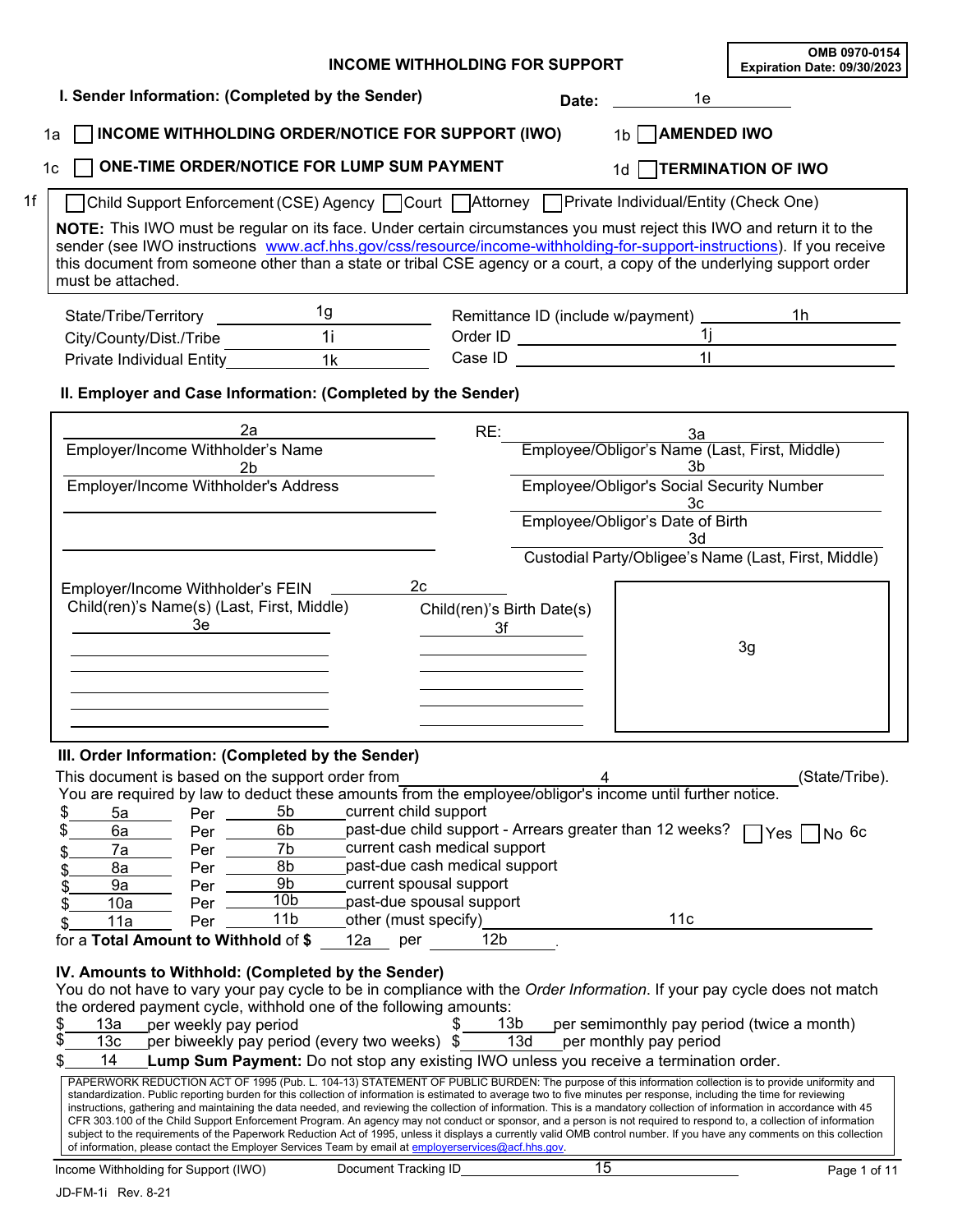|                          | Employer/Income Withholder's Name: |           | Employer/Income Withholder's FEIN: |    |
|--------------------------|------------------------------------|-----------|------------------------------------|----|
| Employee/Obligor's Name: |                                    | за        | SSN:                               | 3b |
| Case ID:                 |                                    | Order ID: |                                    |    |

#### **V. Remittance Information: (Completed by the Sender except for the "Return to Sender" check box.)**

If the employee/obligor's principal place of employment is  $\frac{16}{18}$  (State/Tribe), you must begin withholding no later than the first pay period that occurs 17 days after the date of 18 of the order/notice. Send paymen later than the first pay period that occurs 17 days after the date of within 19 business days of the pay date. If you cannot withhold the full amount of support for any or all orders for this employee/obligor, withhold  $\frac{20}{5}$  % of disposable income for all orders. If the employee/obligor's principal place of employment is not  $\frac{21}{100}$  (State/Tribe), obtain withholding limitations, time requirements, th employment is not \_\_\_\_\_\_\_21\_\_\_\_\_\_\_\_(State/Tribe), obtain withholding limitations, time requirements, the appropriate method to allocate among multiple child support cases/orders and any allowable employer fees from the jurisdiction of the employee/obligor's principal place of employment.

State-specific withholding limit information is available at www.acf.hhs.gov/css/resource/state-income-withholdingcontacts-and-program-requirements. For tribe-specific contacts, payment addresses, and withholding limitations, please contact the tribe at www.acf.hhs.gov/sites/default/files/programs/css/tribal\_agency\_contacts\_printable\_pdf.pdf or www.bia.gov/tribalmap/DataDotGovSamples/tld\_map.html.

You may not withhold more than the lesser of: 1) the amounts allowed by the Federal Consumer Credit Protection Act (CCPA) [15 USC §1673 (b)]; or 2) the amounts allowed by the law of the state of the employee/obligor's principal place of employment if the place of employment is in a state; or the tribal law of the employee/obligor's principal place of [employment if the place of employment is under tribal jurisdiction. The CCPA is available at www.dol.gov/sites/dolgov/](www.dol.gov/sites/dolgov/ files/WHD/legacy/files/garn01.pdf) files/WHD/legacy/files/garn01.pdf. If the Order Information section does not indicate that the arrears are greater than 12 weeks, then the employer should calculate the CCPA limit using the lower percentage.

If there is more than one IWO against this employee/obligor and you are unable to fully honor all IWOs due to federal, state, or tribal withholding limits, you must honor all IWOs to the greatest extent possible, giving priority to current support before payment of any past-due support.

If the obligor is a nonemployee, obtain withholding limits from the **Supplemental Information** section in this IWO. This information is also available at www.acf.hhs.gov/css/resource/state-income-withholding-contacts-and-programrequirements.

| <b>Remit payment to</b> | (SDU/Tribal Order Payee)   |
|-------------------------|----------------------------|
|                         | (SDU/Tribal Payee Address) |

Include the Remittance ID with the payment and if necessary this locator code of the SDU/Tribal order payee  $24$ on the payment.

To set up electronic payments or to learn state requirements for checks, contact the State Disbursement Unit (SDU). Contacts and information are found at www.acf.hhs.gov/css/resource/sdu-eft-contacts-and-program-requirements.

25 **Return to Sender (Completed by Employer/Income Withholder).** Payment must be directed to an SDU in accordance with sections 466(b)(5) and (6) of the Social Security Act or Tribal Payee (see Payments in Section VI). If payment is not directed to an SDU/Tribal Payee or this IWO is not regular on its face, you must check this box and return the IWO to the sender.

| If Required by State or Tribal Law:   |    |  |
|---------------------------------------|----|--|
| Signature of Judge/Issuing Official:  | 26 |  |
| Print Name of Judge/Issuing Official: |    |  |
| Title of Judge/Issuing Official:      | 28 |  |
| Date of Signature:                    | 29 |  |
|                                       |    |  |

If the employee/obligor works in a state or for a tribe that is different from the state or tribe that issued this order, a copy of this IWO must be provided to the employee/obligor.

30 If checked, the employer/income withholder must provide a copy of this form to the employee/obligor.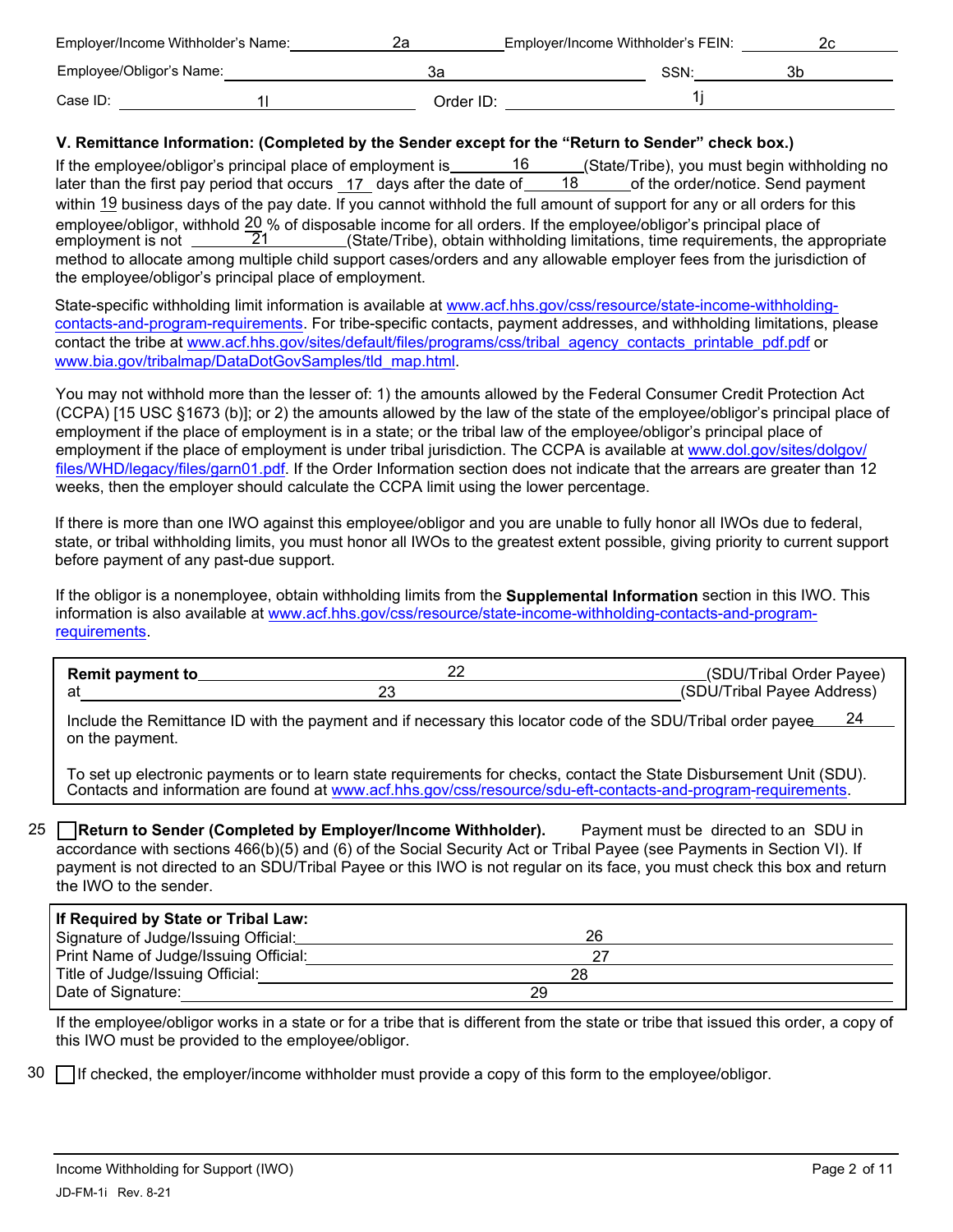| Employer/Income Withholder's Name: | 2a        | Employer/Income Withholder's FEIN: |    |
|------------------------------------|-----------|------------------------------------|----|
| Employee/Obligor's Name:           | за        | SSN:                               | 3b |
| Case ID:                           | Order ID: |                                    |    |

#### **VI. Additional Information for Employers/Income Withholders: (Completed by the Sender)**

**Priority:** Withholding for support has priority over any other legal process under State law against the same income (section 466(b)(7) of the Social Security Act). If a federal tax levy is in effect, please notify the sender.

**Payments:** You must send child support payments payable by income withholding to the appropriate State Disbursement Unit or to a tribal CSE agency within 7 business days, or fewer if required by state law, after the date the income would have been paid to the employee/obligor and include the date you withheld the support from his or her income. You may combine withheld amounts from more than one employee/obligor's income in a single payment as long as you separately identify each employee/obligor's portion of the payment. Child support payments may not be made through the federal Office of Child Support Enforcement (OCSE) Child Support Portal.

**Lump Sum Payments:** You may be required to notify a state or tribal CSE agency of upcoming lump sum payments to this employee/obligor such as bonuses, commissions, or severance pay. Contact the sender to determine if you are required to report and/or withhold lump sum payments. Employers/income withholders may use OCSE's Child Support Portal [\(ocsp.acf.hhs.gov/csp/](ocsp.acf.hhs.gov/csp/)) to provide information about employees who are eligible to receive lump sum payments and to provide contacts, addresses, and other information about their companies. Child support payments may not be made through the federal OCSE Child Support Portal.

**Liability:** If you have any doubts about the validity of this IWO, contact the sender. If you fail to withhold income from the employee/obligor's income as the IWO directs, you are liable for both the accumulated amount you should have withheld and any penalties set by state or tribal law/procedure.

**Anti-discrimination:** You are subject to a fine determined under state or tribal law for discharging an employee/obligor from employment, refusing to employ, or taking disciplinary action against an employee/obligor because of this IWO.

32

**Supplemental Information:**  33

31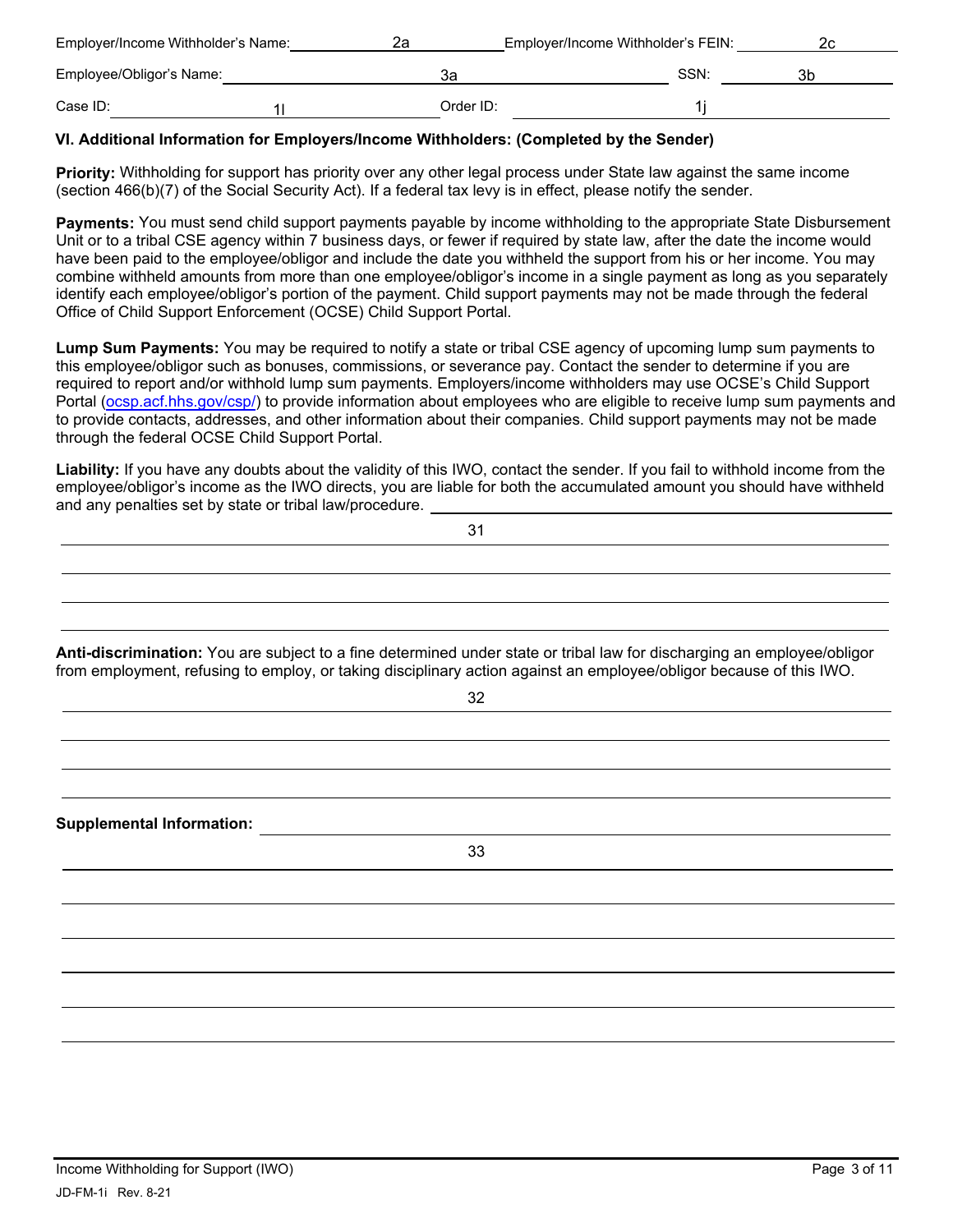| Employee/Obligor's Name: 1988 and 1989 and 1989 and 1989 and 1989 and 1989 and 1989 and 1989 and 198<br>VII. Notification of Employment Termination or Income Status: (Completed by the Employer/Income Withholder)<br>If this employee/obligor never worked for you or you are no longer withholding income for this employee/obligor, you must<br>promptly notify the CSE agency and/or the sender by returning this form to the address listed in the Contact Information<br>section below or using OCSE's Child Support Portal (ocsp.acf.hhs.gov/csp/). Please report the new employer or income<br>withholder, if known.<br>34a<br>$\Box$ This person has never worked for this employer nor received periodic income.<br>$\Box$ This person no longer works for this employer nor receives periodic income.<br>34b<br>Please provide the following information for the employee/obligor:<br>Last known address: example and the set of the set of the set of the set of the set of the set of the set of the set of the set of the set of the set of the set of the set of the set of the set of the set of the set of the<br>Final payment date to SDU/Tribal Payee: 38 Final payment amount: 39 39<br>New employer's or income withholder's name: 100 million and the matter of the matter of the matter of the matter of the matter of the matter of the matter of the matter of the matter of the matter of the matter of the matt<br>New employer's or income withholder's address: 41 and 41<br>VIII. Contact Information: (Completed by the Sender)<br>To Employer/Income Withholder: If you have questions, contact 42 42 (sender name) by<br>Send termination/income status notice and other correspondence to: 46 46<br>(sender address). |  |  | Employer/Income Withholder's Name: 2a Camployer/Income Withholder's FEIN: 2c 2c |  |                   |
|-----------------------------------------------------------------------------------------------------------------------------------------------------------------------------------------------------------------------------------------------------------------------------------------------------------------------------------------------------------------------------------------------------------------------------------------------------------------------------------------------------------------------------------------------------------------------------------------------------------------------------------------------------------------------------------------------------------------------------------------------------------------------------------------------------------------------------------------------------------------------------------------------------------------------------------------------------------------------------------------------------------------------------------------------------------------------------------------------------------------------------------------------------------------------------------------------------------------------------------------------------------------------------------------------------------------------------------------------------------------------------------------------------------------------------------------------------------------------------------------------------------------------------------------------------------------------------------------------------------------------------------------------------------------------------------------------------------------------------------------------------------|--|--|---------------------------------------------------------------------------------|--|-------------------|
|                                                                                                                                                                                                                                                                                                                                                                                                                                                                                                                                                                                                                                                                                                                                                                                                                                                                                                                                                                                                                                                                                                                                                                                                                                                                                                                                                                                                                                                                                                                                                                                                                                                                                                                                                           |  |  |                                                                                 |  |                   |
|                                                                                                                                                                                                                                                                                                                                                                                                                                                                                                                                                                                                                                                                                                                                                                                                                                                                                                                                                                                                                                                                                                                                                                                                                                                                                                                                                                                                                                                                                                                                                                                                                                                                                                                                                           |  |  |                                                                                 |  |                   |
|                                                                                                                                                                                                                                                                                                                                                                                                                                                                                                                                                                                                                                                                                                                                                                                                                                                                                                                                                                                                                                                                                                                                                                                                                                                                                                                                                                                                                                                                                                                                                                                                                                                                                                                                                           |  |  |                                                                                 |  |                   |
|                                                                                                                                                                                                                                                                                                                                                                                                                                                                                                                                                                                                                                                                                                                                                                                                                                                                                                                                                                                                                                                                                                                                                                                                                                                                                                                                                                                                                                                                                                                                                                                                                                                                                                                                                           |  |  |                                                                                 |  |                   |
|                                                                                                                                                                                                                                                                                                                                                                                                                                                                                                                                                                                                                                                                                                                                                                                                                                                                                                                                                                                                                                                                                                                                                                                                                                                                                                                                                                                                                                                                                                                                                                                                                                                                                                                                                           |  |  |                                                                                 |  |                   |
|                                                                                                                                                                                                                                                                                                                                                                                                                                                                                                                                                                                                                                                                                                                                                                                                                                                                                                                                                                                                                                                                                                                                                                                                                                                                                                                                                                                                                                                                                                                                                                                                                                                                                                                                                           |  |  |                                                                                 |  |                   |
|                                                                                                                                                                                                                                                                                                                                                                                                                                                                                                                                                                                                                                                                                                                                                                                                                                                                                                                                                                                                                                                                                                                                                                                                                                                                                                                                                                                                                                                                                                                                                                                                                                                                                                                                                           |  |  |                                                                                 |  |                   |
|                                                                                                                                                                                                                                                                                                                                                                                                                                                                                                                                                                                                                                                                                                                                                                                                                                                                                                                                                                                                                                                                                                                                                                                                                                                                                                                                                                                                                                                                                                                                                                                                                                                                                                                                                           |  |  |                                                                                 |  |                   |
|                                                                                                                                                                                                                                                                                                                                                                                                                                                                                                                                                                                                                                                                                                                                                                                                                                                                                                                                                                                                                                                                                                                                                                                                                                                                                                                                                                                                                                                                                                                                                                                                                                                                                                                                                           |  |  |                                                                                 |  |                   |
|                                                                                                                                                                                                                                                                                                                                                                                                                                                                                                                                                                                                                                                                                                                                                                                                                                                                                                                                                                                                                                                                                                                                                                                                                                                                                                                                                                                                                                                                                                                                                                                                                                                                                                                                                           |  |  |                                                                                 |  |                   |
|                                                                                                                                                                                                                                                                                                                                                                                                                                                                                                                                                                                                                                                                                                                                                                                                                                                                                                                                                                                                                                                                                                                                                                                                                                                                                                                                                                                                                                                                                                                                                                                                                                                                                                                                                           |  |  |                                                                                 |  |                   |
|                                                                                                                                                                                                                                                                                                                                                                                                                                                                                                                                                                                                                                                                                                                                                                                                                                                                                                                                                                                                                                                                                                                                                                                                                                                                                                                                                                                                                                                                                                                                                                                                                                                                                                                                                           |  |  |                                                                                 |  |                   |
|                                                                                                                                                                                                                                                                                                                                                                                                                                                                                                                                                                                                                                                                                                                                                                                                                                                                                                                                                                                                                                                                                                                                                                                                                                                                                                                                                                                                                                                                                                                                                                                                                                                                                                                                                           |  |  |                                                                                 |  |                   |
|                                                                                                                                                                                                                                                                                                                                                                                                                                                                                                                                                                                                                                                                                                                                                                                                                                                                                                                                                                                                                                                                                                                                                                                                                                                                                                                                                                                                                                                                                                                                                                                                                                                                                                                                                           |  |  |                                                                                 |  |                   |
|                                                                                                                                                                                                                                                                                                                                                                                                                                                                                                                                                                                                                                                                                                                                                                                                                                                                                                                                                                                                                                                                                                                                                                                                                                                                                                                                                                                                                                                                                                                                                                                                                                                                                                                                                           |  |  |                                                                                 |  |                   |
|                                                                                                                                                                                                                                                                                                                                                                                                                                                                                                                                                                                                                                                                                                                                                                                                                                                                                                                                                                                                                                                                                                                                                                                                                                                                                                                                                                                                                                                                                                                                                                                                                                                                                                                                                           |  |  |                                                                                 |  |                   |
|                                                                                                                                                                                                                                                                                                                                                                                                                                                                                                                                                                                                                                                                                                                                                                                                                                                                                                                                                                                                                                                                                                                                                                                                                                                                                                                                                                                                                                                                                                                                                                                                                                                                                                                                                           |  |  |                                                                                 |  |                   |
|                                                                                                                                                                                                                                                                                                                                                                                                                                                                                                                                                                                                                                                                                                                                                                                                                                                                                                                                                                                                                                                                                                                                                                                                                                                                                                                                                                                                                                                                                                                                                                                                                                                                                                                                                           |  |  |                                                                                 |  |                   |
| To Employee/Obligor: If the employee/obligor has questions, contact 47 47 (sender name)                                                                                                                                                                                                                                                                                                                                                                                                                                                                                                                                                                                                                                                                                                                                                                                                                                                                                                                                                                                                                                                                                                                                                                                                                                                                                                                                                                                                                                                                                                                                                                                                                                                                   |  |  |                                                                                 |  |                   |
| by telephone: 48 _____, by fax: 49 ____, by email or website:                                                                                                                                                                                                                                                                                                                                                                                                                                                                                                                                                                                                                                                                                                                                                                                                                                                                                                                                                                                                                                                                                                                                                                                                                                                                                                                                                                                                                                                                                                                                                                                                                                                                                             |  |  |                                                                                 |  | $\overline{50}$ . |

IMPORTANT: The person completing this form is advised that the information may be shared with the employee/obligor.

#### **Encryption Requirements:**

When communicating this form through electronic transmission, precautions must be taken to ensure the security of the data. Child support agencies are encouraged to use the electronic applications provided by the federal Office of Child Support Enforcement. Other electronic means, such as encrypted attachments to emails, may be used if the encryption method is compliant with Federal Information Processing Standard (FIPS) Publication 140-2 (FIPS PUB 140-2).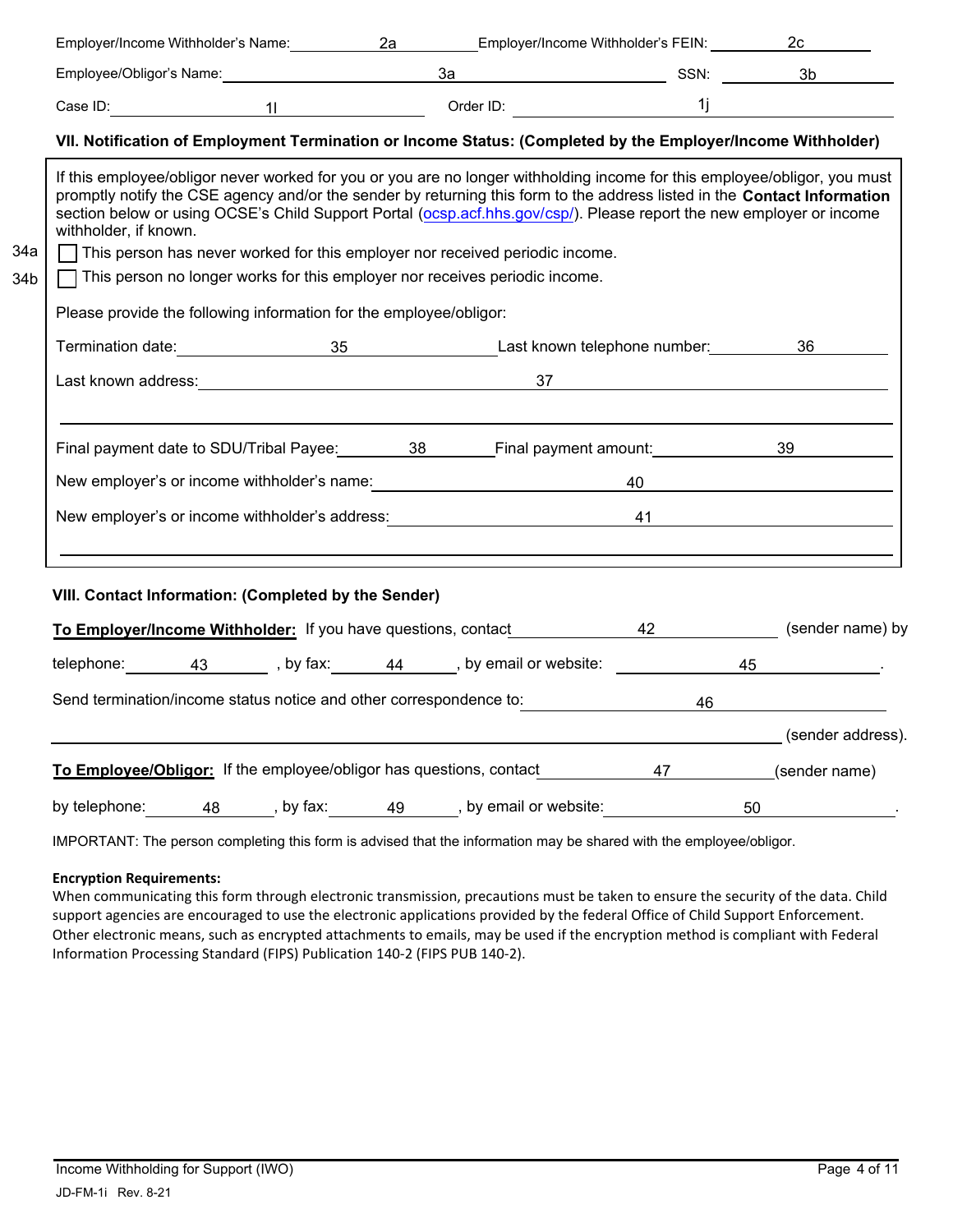# **INCOME WITHHOLDING FOR SUPPORT - Instructions**

The Income Withholding for Support (IWO) is the OMB-approved form used for income withholding in:

- Tribal, intrastate, and interstate cases enforced under Title IV-D of the Social Security Act
- All child support orders initially issued in the state on or after January 1, 1994
- All child support orders initially issued (or modified) in the state before January 1, 1994, if arrearages occur

This form is the standard format prescribed by the Secretary in accordance with section 466(b)(6)(a)(ii) of the Social Security Act. **Except as noted, the following information is required and must be included.** 

#### **Please note:**

- For the purpose of this IWO form and these instructions, "state" is defined as a state or territory.
- Dos and don'ts on using this form are found at www.acf.hhs.gov/css/resource/using-the-incomewithholding-for-support-form-dos-and-donts.

## **I. Sender Information: (Completed by the Sender) Check one box for fields 1a – 1d.**

1a. **Income Withholding Order/Notice for Support (IWO).** Check the box if this is an initial IWO.

1b. **Amended IWO.** Check the box to indicate that this form amends a previous IWO. Any changes to an IWO must be done through an amended IWO.

1c. **One-Time Order/Notice For Lump Sum Payment.** Check the box when this IWO is to attach a onetime collection of a lump sum payment after receiving notification from an employer/income withholder or other source. When this box is checked, enter the amount in field 14, Lump Sum Payment, in the Amounts to Withhold section. Additional IWOs must be issued to collect subsequent lump sum payments.

1d. **Termination of IWO.** Check the box to stop income withholding on a child support order. Complete all applicable identifying information to aid the employer/income withholder in terminating the correct IWO.

1e. **Date.** Date this form is completed and/or signed.

1f. **Child Support Enforcement (CSE) Agency, Court, Attorney, Private Individual/Entity (Check one box).** Check the appropriate box to indicate which entity is sending the IWO. If this IWO is **not**  completed by a state or tribal CSE agency, the sender should contact the CSE agency (see www.acf.hhs.gov/programs/css/resource/state-income-withholding-contacts-and-program-requirements) to determine if the CSE agency needs a copy of this form to facilitate payment processing.

**NOTE TO EMPLOYER/INCOME WITHHOLDER:** This IWO must be regular on its face. The IWO must be rejected and returned to sender under the following circumstances:

- IWO instructs the employer/income withholder to send a payment to an entity other than a state disbursement unit (for example, payable to the custodial party, court, or attorney). Each state is required to operate a state disbursement unit (SDU), which is a centralized facility for collection and disbursement of child support payments. Exception: If this IWO is issued by a court, attorney, or private individual/entity and the initial child support order was entered before January 1, 1994, or the order was issued by a tribal CSE agency, the employer/income withholder must follow the payment instructions on the form.
- Form does not contain all information necessary for the employer to comply with the withholding.
- Form is altered or contains invalid information.
- Amount to withhold is not a dollar amount.
- Sender has not used the OMB-approved form for the IWO.
- A copy of the underlying order is required and not included. If you receive this document from an attorney or private individual/entity, a copy of the underlying support order containing a provision authorizing income withholding must be attached.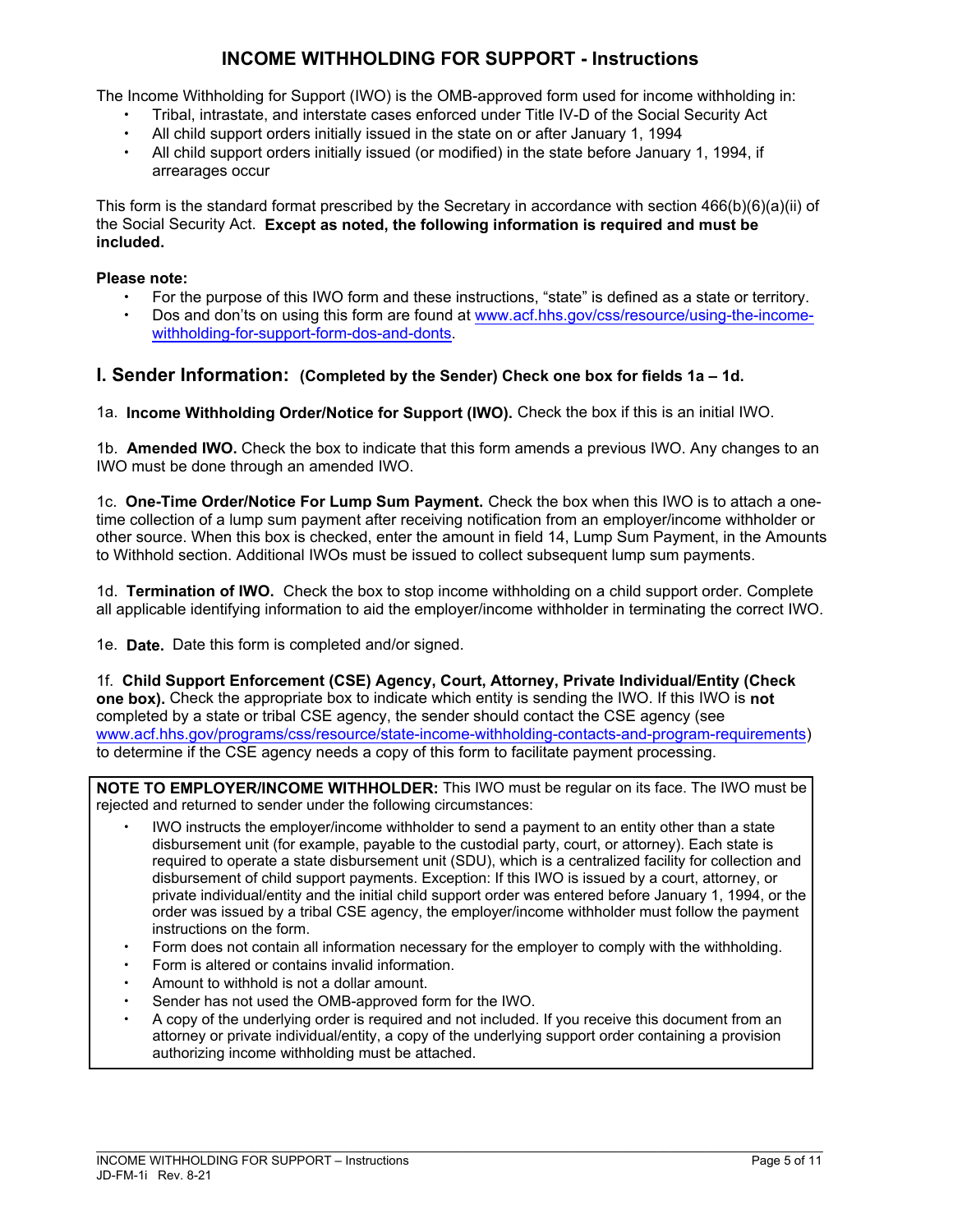1g. **State/Tribe/Territory.** Name of state or tribe sending this form. This must be a government entity of the state or a tribal organization authorized by a tribal government to operate a CSE program. If you are a tribe submitting this form on behalf of another tribe, complete field 1i.

1h. **Remittance ID (include w/payment).** Identifier for the SDU/Tribal Payee designated in the Remittance Information section, field 22, that employers/income withholders must include when sending payments for this IWO. The Remittance ID is entered as the case identifier on the electronic funds transfer/electronic data interchange (EFT/EDI) record.

**NOTE TO EMPLOYER/INCOME WITHHOLDER:** The employer/income withholder must use the Remittance ID when remitting payments so the SDU or tribe can identify and apply the payment correctly. The Remittance ID is entered as the case identifier on the EFT/EDI record.

1i. **City/County/Dist./Tribe.** *Optional* field for the name of the city, county, or district sending this form. If entered, this must be a government entity of the state or the name of the tribe authorized by a tribal government to operate a CSE program for which this form is being sent. If a tribe is submitting this form on behalf of another tribe, enter the name of that tribe.

1j. **Order ID.** *Optional* unique identifier associated with a specific child support obligation. It could be a court case number, docket number, or other identifier designated by the sender.

1k. **Private Individual/Entity.** Name of the private individual/entity or non-IV-D tribal CSE organization sending this form.

1l**. Case ID.** Unique identifier assigned to a state or tribal CSE case. In a state IV-D case as defined at 45 Code of Federal Regulations (CFR) 305.1, this is the identifier reported to the Federal Case Registry (FCR). One IWO must be issued for each IV-D case and must use the unique CSE Agency Case ID. For tribes, this would be either the FCR identifier or other applicable identifier.

# **II. Employer and Case Information: (Completed by the Sender)**

2a. **Employer/Income Withholder's Name.** Name of employer or income withholder.

2b. **Employer/Income Withholder's Address.** Employer/income withholder's mailing address including street/PO box, city, state, and zip code. (This may differ from the employee/obligor's work site.) If the employer/income withholder is a federal government agency, the IWO should be sent to the address listed under Federal Agency Income Withholding Contacts and Program Information at www.acf.hhs.gov/css/resource/federal-agency-iwo-and-medical-contact-information.

2c. **Employer/Income Withholder's FEIN.** Employer/income withholder's nine-digit Federal Employer Identification Number (if available).

3a. **Employee/Obligor's Name.** Employee/obligor's last name and first name. A middle name is *optional*.

3b**. Employee/Obligor's Social Security Number.** Employee/obligor's Social Security number or other taxpayer identification number.

3c. **Employee/Obligor's Date of Birth.** Employee/obligor's date of birth is *optional*.

3d. **Custodial Party/Obligee's Name.** Custodial party/obligee's last name and first name. A middle name is *optional*. Enter one custodial party/obligee's name on each IWO form. Multiple custodial parties/obligees are not to be entered on a single IWO. Issue one IWO per state IV-D case as defined at 45 CFR 305.1.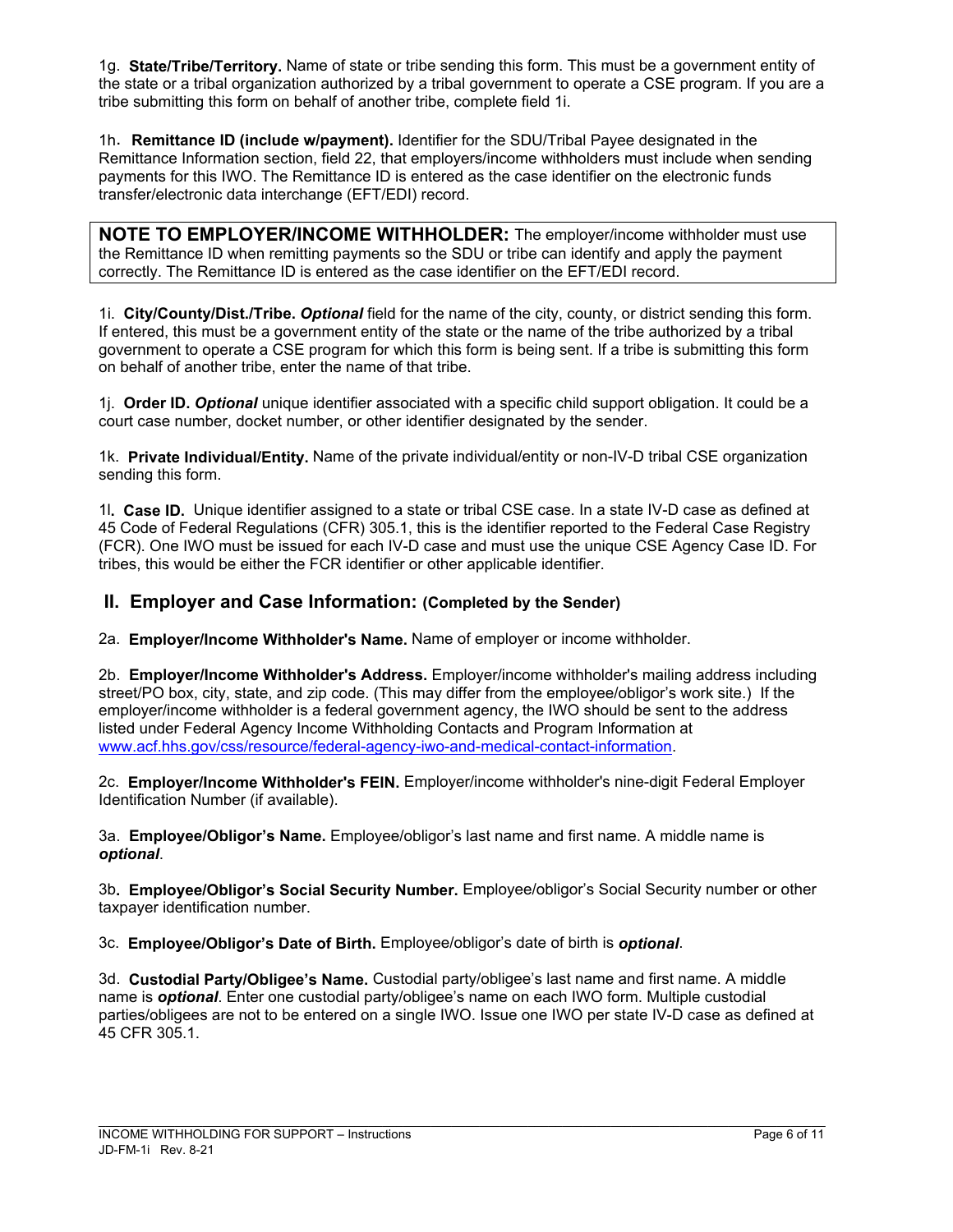3e. **Child(ren)'s Name(s).** Child(ren)'s last name(s) and first name(s). A middle name(s) is *optional*. (Note: If there are more than six children for this IWO, list additional children's names and birth dates in the **Supplemental Information** section, field 33). Enter the child(ren) associated with the custodial party/obligee and employee/obligor only. Child(ren) of multiple custodial parties/obligees is not to be entered on an IWO.

3f. **Child(ren)'s Birth Date(s).** Date of birth for each child named.

3g. **Blank box.** Space for court stamps, bar codes, or other information.

## **III. Order Information: (Completed by the Sender)**

The first field identifies which state or tribe issued the order. The other fields identify the dollar amounts for specific kinds of support (taken directly from the support order) and the total amount to withhold for specific time periods.

4. **State/Tribe.** Name of the state or tribe that issued the support order.

5a-b. **Current Child Support.** Dollar amount to be withheld **per** the time period (for example, week, month) specified in the underlying support order.

6a-b. **Past-due Child Support.** Dollar amount to be withheld **per** the time period (for example, week, month) specified in the underlying support order.

6c. **Arrears Greater Than 12 Weeks?** The appropriate box (Yes/No) must be checked indicating whether arrears are greater than 12 weeks.

7a-b. **Current Cash Medical Support.** Dollar amount to be withheld **per** the time period (for example, week, month) specified in the underlying support order.

8a-b. **Past-due Cash Medical Support.** Dollar amount to be withheld **per** the time period (for example, week, month) specified in the underlying support order.

9a-b. **Current Spousal Support.** (Alimony) Dollar amount to be withheld **per** the time period (for example, week, month) specified in the underlying support order.

10a-b. **Past-due Spousal Support.** (Alimony) Dollar amount to be withheld **per** the time period (for example, week, month) specified in the underlying order.

11a-c. **Other.** Miscellaneous obligations dollar amount to be withheld **per** the time period (for example, week, month) specified in the underlying order. **Must specify** a description of the obligation (for example, court fees).

12a-b. **Total Amount to Withhold.** The total amount of the deductions **per** the corresponding time period. Fields 5a, 6a, 7a, 8a, 9a, 10a, and 11a should total the amount in 12a.

**NOTE TO EMPLOYER/INCOME WITHHOLDER:** An acceptable method of determining the amount to be paid on a weekly or biweekly basis is to multiply the monthly amount due by 12 and divide that result by the number of pay periods in a year. Additional information about this topic is available in Action Transmittal 16-04, Correctly Withholding Child Support from Weekly and Biweekly Pay Cycles (https://www.acf.hhs.gov/css/resource/correctly-withholding-child-support-from-weekly-and-biweekly-paycycles).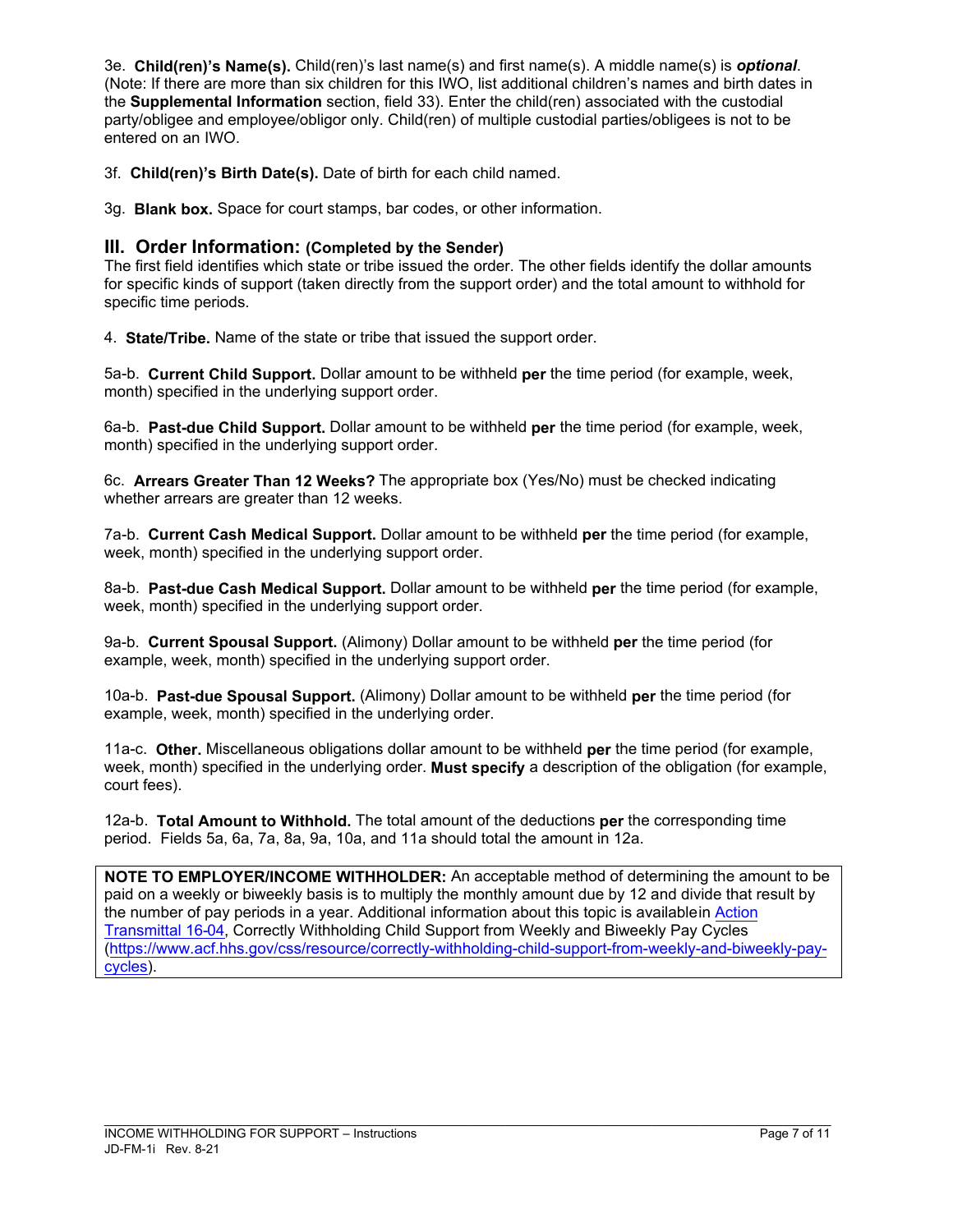## **IV. Amounts to Withhold: (Completed by the Sender)**

Fields 13a through 13d specify the dollar amount to be withheld for this IWO if the employer/income withholder's pay cycle does not correspond with field 12b.

13a. **Per Weekly Pay Period.** Total amount an employer/income withholder should withhold if the employee/obligor is paid weekly.

13b. **Per Semimonthly Pay Period.** Total amount an employer/income withholder should withhold if the employee/obligor is paid twice a month.

13c. **Per Biweekly Pay Period.** Total amount an employer/income withholder should withhold if the employee/obligor is paid every two weeks.

13d. **Per Monthly Pay Period.** Total amount an employer/income withholder should withhold if the employee/obligor is paid once a month.

14. **Lump Sum Payment.** Dollar amount withheld when the IWO is used to attach a lump sum payment. This field should be used only when field 1c is checked.

15. **Document Tracking ID**. *Optional* unique identifier for this form assigned by the sender.

**Please Note:** Employer/Income Withholder's Name, FEIN, Employee/Obligor's Name and SSN, Case ID, and Order ID must appear in the header on page two and subsequent pages.

#### **V. Remittance Information: (Completed by the Sender except for the "Return to Sender" check box, field 25. Fields 26-29 are completed only if required by state or tribal law.)**

Payments are forwarded to the SDU in each state, unless the initial child support order was entered by a state before January 1, 1994, and never modified, accrued arrears, or was enforced by a child support agency or by a tribal CSE agency. If the order was issued by a tribal CSE agency, the employer/income withholder must follow the remittance instructions on the form in the Supplemental Information Section.

16. **State/Tribe.** Name of the state or tribe sending this document.

17. **Days**. Number of days after the effective date noted in field 18 in which withholding must begin according to the state or tribal laws/procedures for the employee/obligor's principal place of employment.

18. **Date.** Implementation date of this IWO, expressed as date of "service," "receipt," or "mailing." Only one of the three choices is to be entered in the blank line.

19. **Business Days.** Number of business days within which an employer/income withholder must remit amounts withheld pursuant to the state or tribal laws/procedures of the principal place of employment.

20. **Percentage of Disposable Income.** The percentage of disposable income that may be withheld from the employee/obligor's paycheck. It is the sender's responsibility to determine the percentage an employer/income withholder is required to withhold. Senders must enter a specific percentage and not a range of percentages.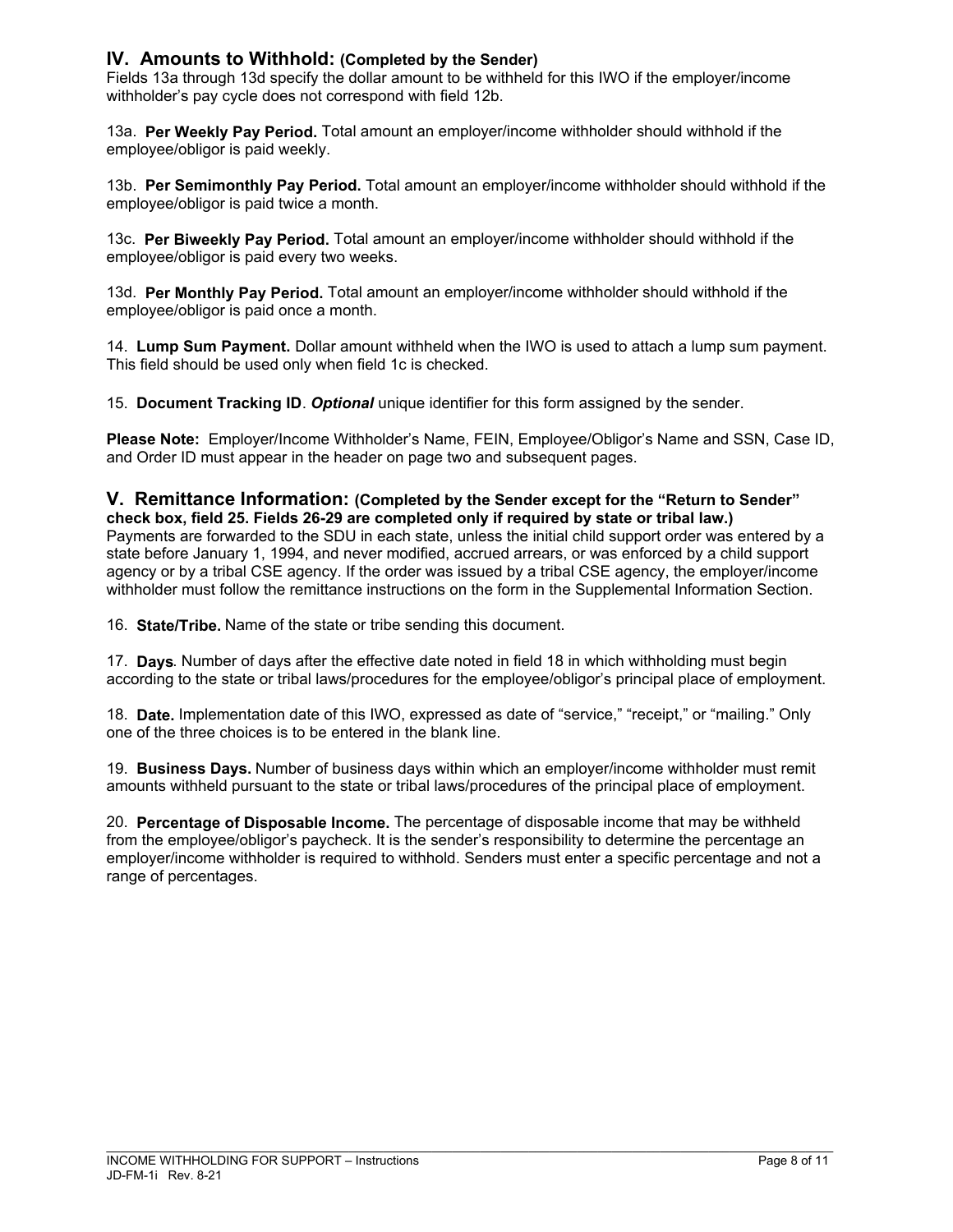**NOTE TO EMPLOYER/INCOME WITHHOLDER:** The employer/income withholder may not withhold more than the lesser of: 1) the amounts allowed by the Federal Consumer Credit Protection Act [15 USC §1673(b)]; or 2) the amounts allowed by the jurisdiction of the employee/obligor's principal place of employment (i.e., the amounts allowed by state law if the employee/obligor's principal place of employment is in a state; or the amounts allowed by tribal law if the employee/obligor's principal place of employment is under tribal jurisdiction).

If permitted by the state or tribe, you may deduct a fee for administrative costs. The combined support amount and fee may not exceed the limit on the IWO.

State-specific withholding limitations, time requirements, and any allowable employer fees are available at www.acf.hhs.gov/css/resource/state-income-withholding-contacts-and-program-requirements. For tribespecific contacts, payment addresses, and withholding limitations, please contact the tribe at www.acf.hhs.gov/sites/default/files/programs/css/tribal\_agency\_contacts\_printable\_pdf.pdf or https://www.bia.gov/tribalmap/DataDotGovSamples/tld\_map.html.

Depending on applicable state or tribal law, you may need to consider amounts paid for health care premiums to determine disposable income and apply appropriate withholding limits.

A federal government agency may withhold from a variety of incomes and forms of payment, including voluntary separation incentive payments (buy-out payments), incentive pay, and cash awards. For a more complete list, see 5 CFR 581.103.

21. **State/Tribe.** Name of the state or tribe sending this document.

**NOTE TO SENDER:** The Sender must designate the correct SDU. In certain cases, the Sender may be required to designate an SDU (field 22), corresponding SDU Address (field 23), and if required Locator Code (field 24) that is different than the Sender's SDU (see OCSE's AT-17-07: Interstate Child Support Payment Processing, https://www.acf.hhs.gov/css/resource/interstate-child-support-payment-processing). The Remittance ID in field 1h must correspond with the SDU identified in field 22.

22. **SDU/Tribal Order Payee.** Name of SDU (or payee specified in the underlying tribal support order) to which payments must be sent.

23. **SDU/Tribal Payee Address.** Address of the SDU (or payee specified in the underlying tribal support order) to which payments must be sent.

24. **Locator Code.** *Optional* code of the SDU payee state where payment is being remitted. Geographic Locator Codes are standard codes for states, counties, cities, and territories issued by the National Institute of Standards and Technology. These were formerly known as Federal Information Processing Standards (FIPS) codes.

25. **Return to Sender Checkbox.** The employer/income withholder should check this box and return the IWO to the sender if this IWO is not payable to an SDU or Tribal Payee or this IWO is not regular on its face as indicated on page 1 of these instructions.

26. **Signature of Judge/Issuing Official.** Signature of the official authorizing this IWO if required by state or tribal law.

27. **Print Name of Judge/Issuing Official.** Name of the official authorizing this IWO if required by state or tribal law.

28. **Title of Judge/Issuing Official.** Title of the official authorizing this IWO if required by state or tribal law.

29. **Date of Signature.** Date the judge/issuing official signs this IWO if required by state or tribal law.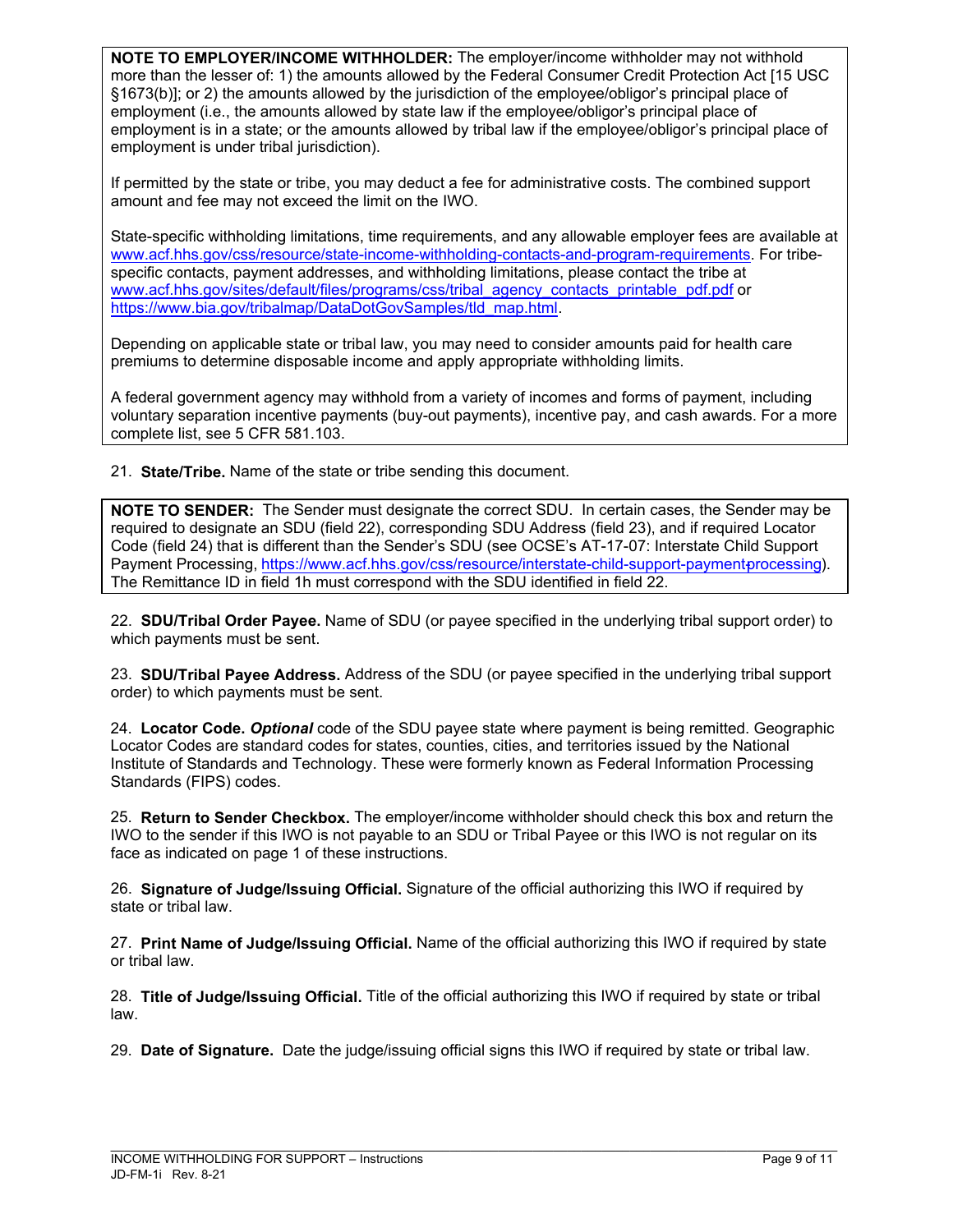30. **Copy of IWO checkbox.** Check this box for all intergovernmental IWOs. If checked, the employer/income withholder is required to provide a copy of the IWO to the employee/obligor.

### **VI. Additional Information for Employers/Income Withholders: (Completed by the Sender)**

The following fields refer to federal, state, or tribal laws that apply to issuing an IWO to an employer/income withholder. State- or tribal-specific information may be included only in the fields below.

31. **Liability.** Additional information on the penalty and/or citation of the penalty for an employer/income withholder who fails to comply with the IWO. The state or tribal law/procedures of the employee/obligor's principal place of employment govern the penalty.

32. **Anti-discrimination**. Additional information on the penalty and/or citation of the penalty for an employer/income withholder who discharges, refuses to employ, or disciplines an employee/obligor as a result of the IWO. The state or tribal law/procedures of the employee/obligor's principal place of employment govern the penalty.

33. **Supplemental Information**. Any state-specific information needed, such as maximum withholding percentage for nonemployees/independent contractors, fees the employer/income withholder may charge the obligor for income withholding, or children's names and DOBs if there are more than six children on this IWO. Additional information must be consistent with the requirements of the form and the instructions.

### **VII. Notification of Employment Termination or Income Status: (Completed by the Employer/Income Withholder**)

The employer must complete this section when the employee/obligor's employment is terminated, income withholding ceases, or if the employee/obligor has never worked for the employer. The employer/income withholder may report new payment sources such as workers' compensation, if known.

**34a-b**. **Employment/Income Status Checkbox.** Check the employment/income status of the employee/obligor.

**35. Termination Date.** If applicable, date employee/obligor was terminated.

**36. Last Known Telephone Number.** Last known (home/cell/other) telephone number of the employee/obligor.

**37**. **Last Known Address.** Last known home/mailing address of the employee/obligor.

**38. Final Payment Date.** Date employer sent final payment to SDU/Tribal Payee.

**39. Final Payment Amount.** Amount of final payment sent to SDU/Tribal Payee.

**40. New Employer's or Income Withholder's Name.** Name of employee's/obligor's new employer or income withholder (if known).

**41. New Employer's or Income Withholder's Address.** Address of employee's/obligor's new employer or income withholder (if known).

## **VIII. Contact Information: (Completed by the Sender)**

**42. Sender Contact for Employer/Income Withholder.** Name of the person that the employer/income withholder can call for information regarding this IWO. If the sender is a victim of family or domestic violence, rather than including direct contact information, enter contact information for someone else who will communicate for you.

**43. Sender Telephone Number.** Telephone number of the contact person.